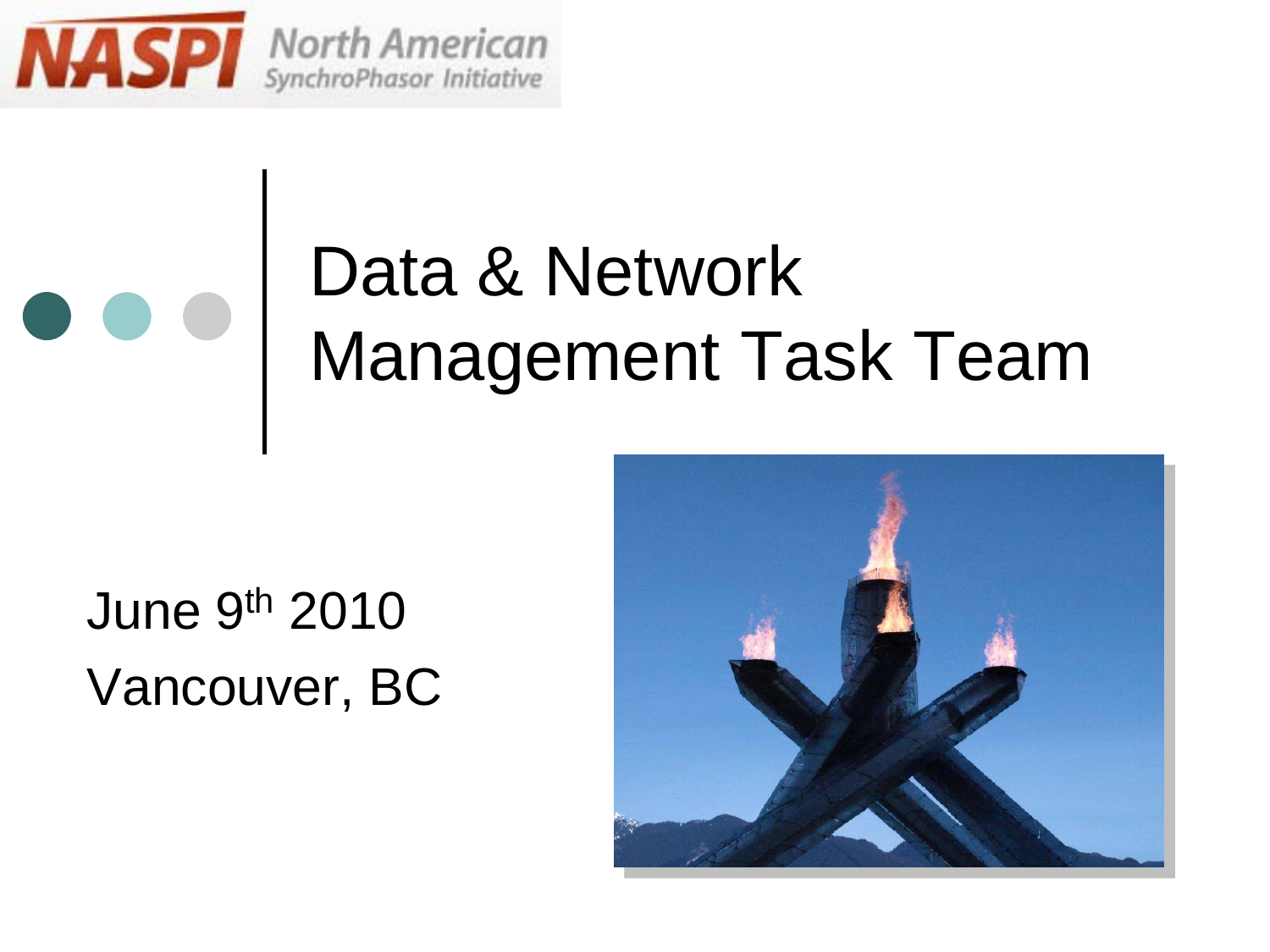# D&NMTT Charter

**Data & Network Management Task Team**

– The scope of the Data and Network Management Task Team includes the development of the hardware and software requirements to collect and store the PMU data at a master storage site(s). The group is also responsible for defining the communications requirements from the PMU(s) or local storage site(s) to the master storage site(s), and development of future network **architecture** options.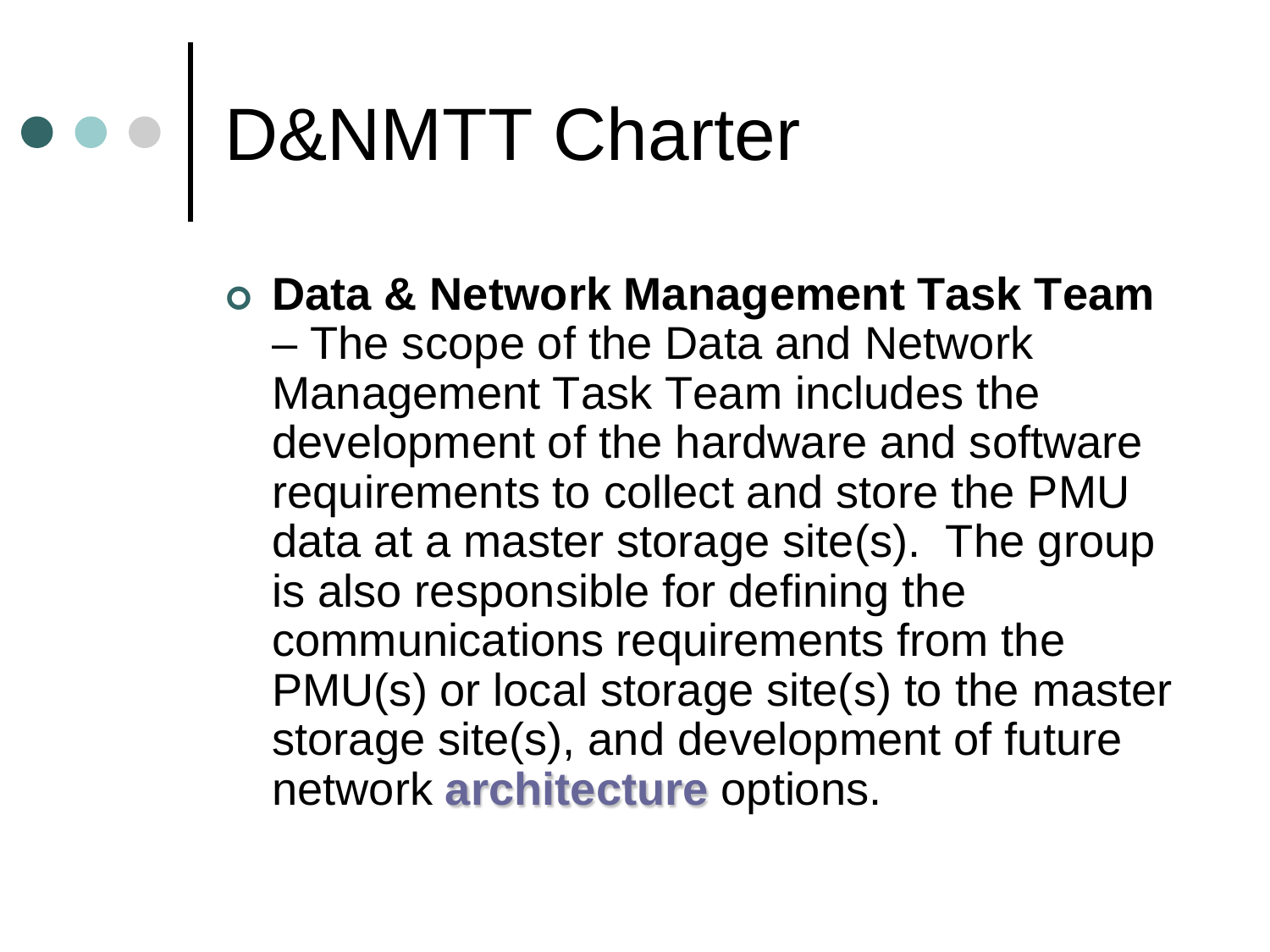

#### Thanks to Kris Koellner

#### Lower Colorado River Authority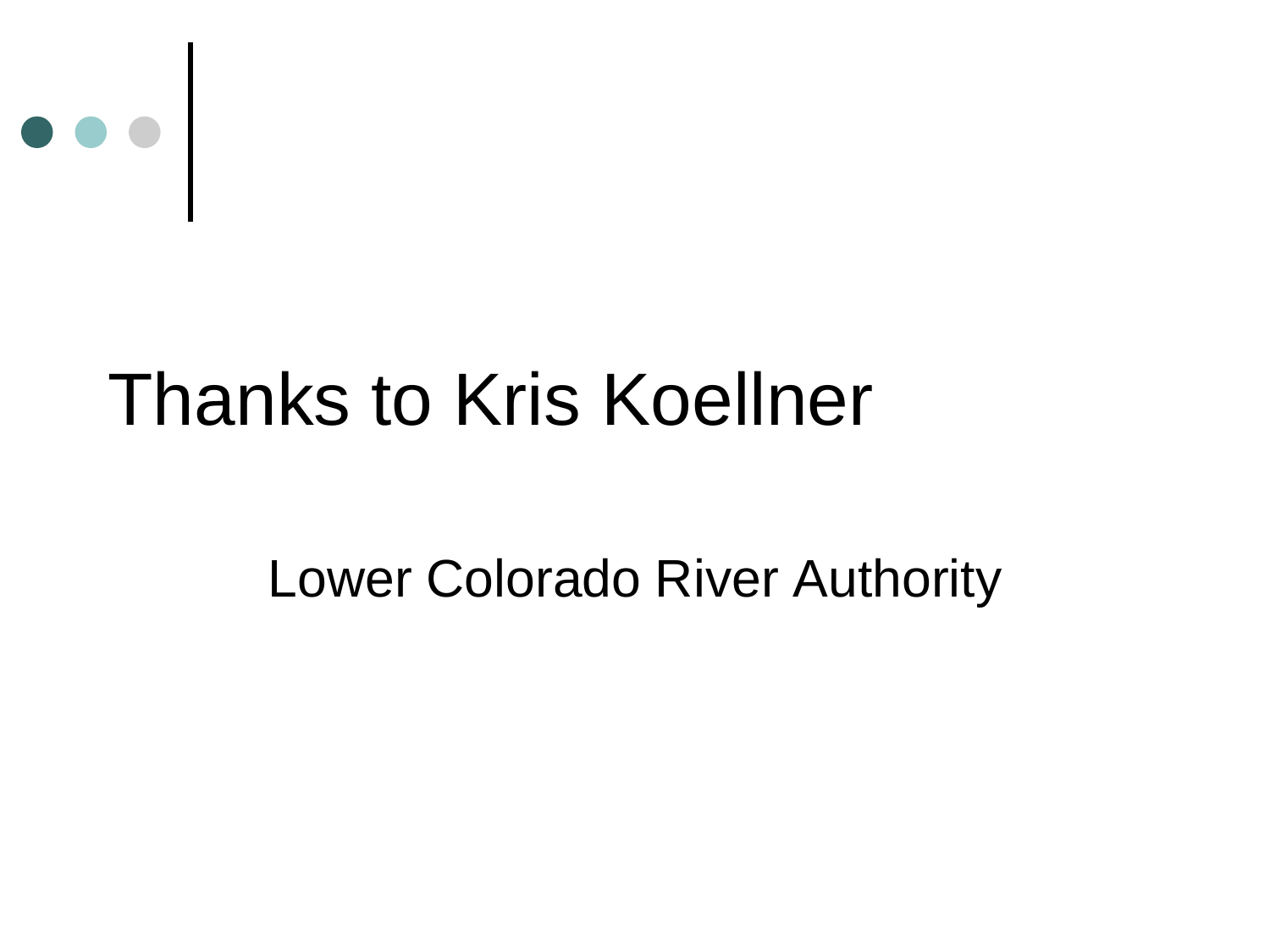### Vancouver, BC Task Team

Dave Bakken WSU Supreet Oberoi RTI Jeffrey Taft CISCO Dave McKinnon PNNL Michael Robinson CISCO Winn D'tlondt Accenture Dan Brancaccio Bridge Energy (WISP) Don Schriner CISCO Chris Huntley SEL Herb Falk SISCO Eren Ersonmez SEL Brian Carlson MISO Reginald Holder Harris

Salvatore D'Antonio Univ Naples Ritchie Carroll GPA Fernando Crespo RTI James McNierney NYISO Alison Silverstein NASPI Yi Hu Quanta Chuck Wells OSI David Bertagnolli ISO NE Yan Ling Cong BC Hydro Stan Schneider RTI Deryk Yuill Bow Networks

#### Task team leadership:

Paul Myrda EPRI [pmyrda@epri.com](mailto:pmyrda@epri.com)<br>Co-Chair Vacant Co-Chair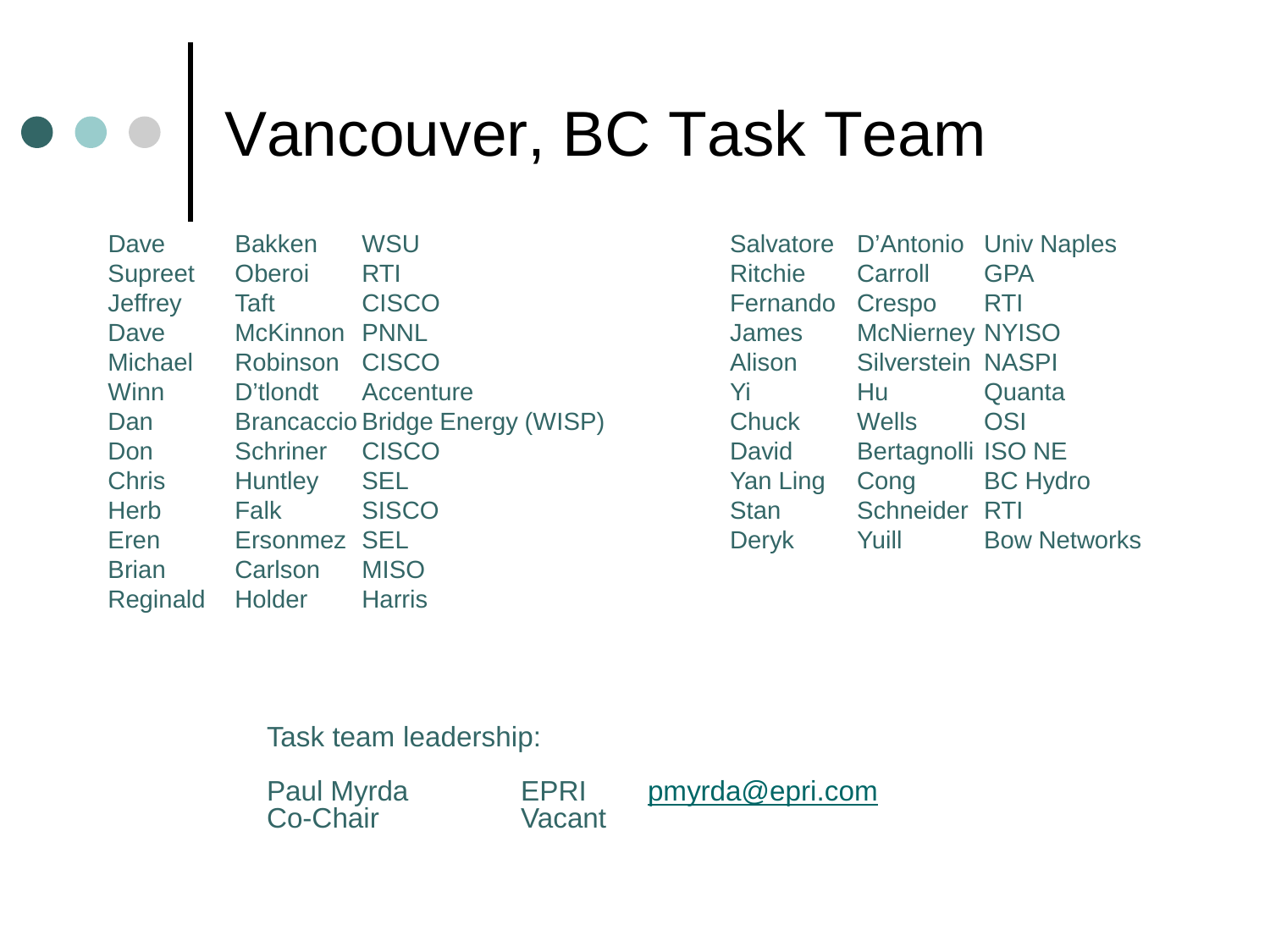# DNMTT breakout agenda

Call to order & Introductions

- EPRI Smart Grid Lab
- PMU Registry
- Latency issues
- Presentation of current state of IEC 61850-90-5
- NASPInet use case Demo
- Joint session with PSTT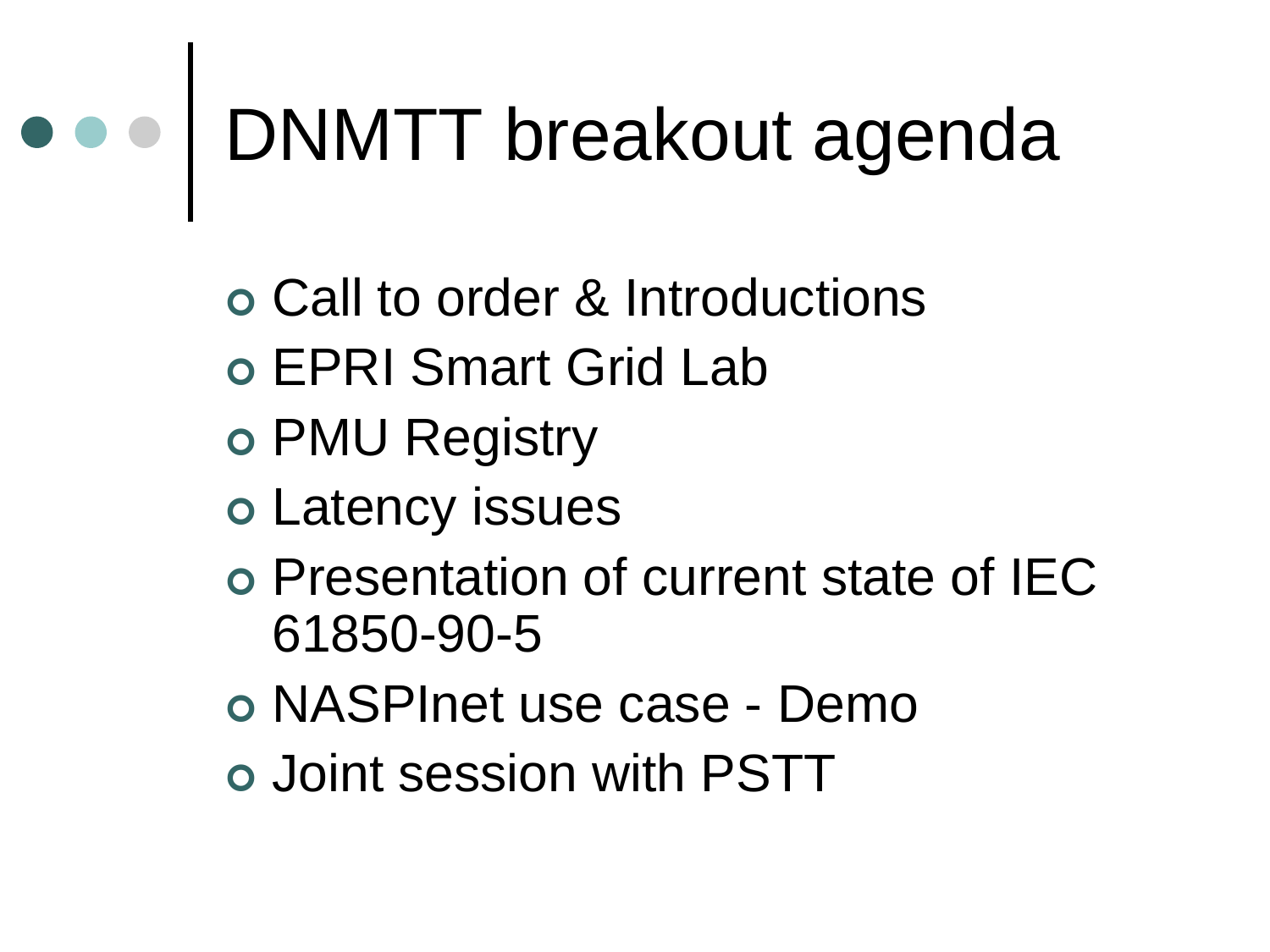## NASPI DNMTT 2010 Focus

Find Co-Chair ASAP

- o Industry outreach & education
	- Work with SGIG awardees
	- **Technical papers & FAQ**
- Technical advancement
	- Develop & Test Prototype Designs
		- Aligned with NIST direction
	- Focus on near term useful set of NASPInet use cases
- Administration, roles & responsibilities
	- NASPInet governance  $\rightarrow$  Internet analogy
	- PMU Registry & Other core services